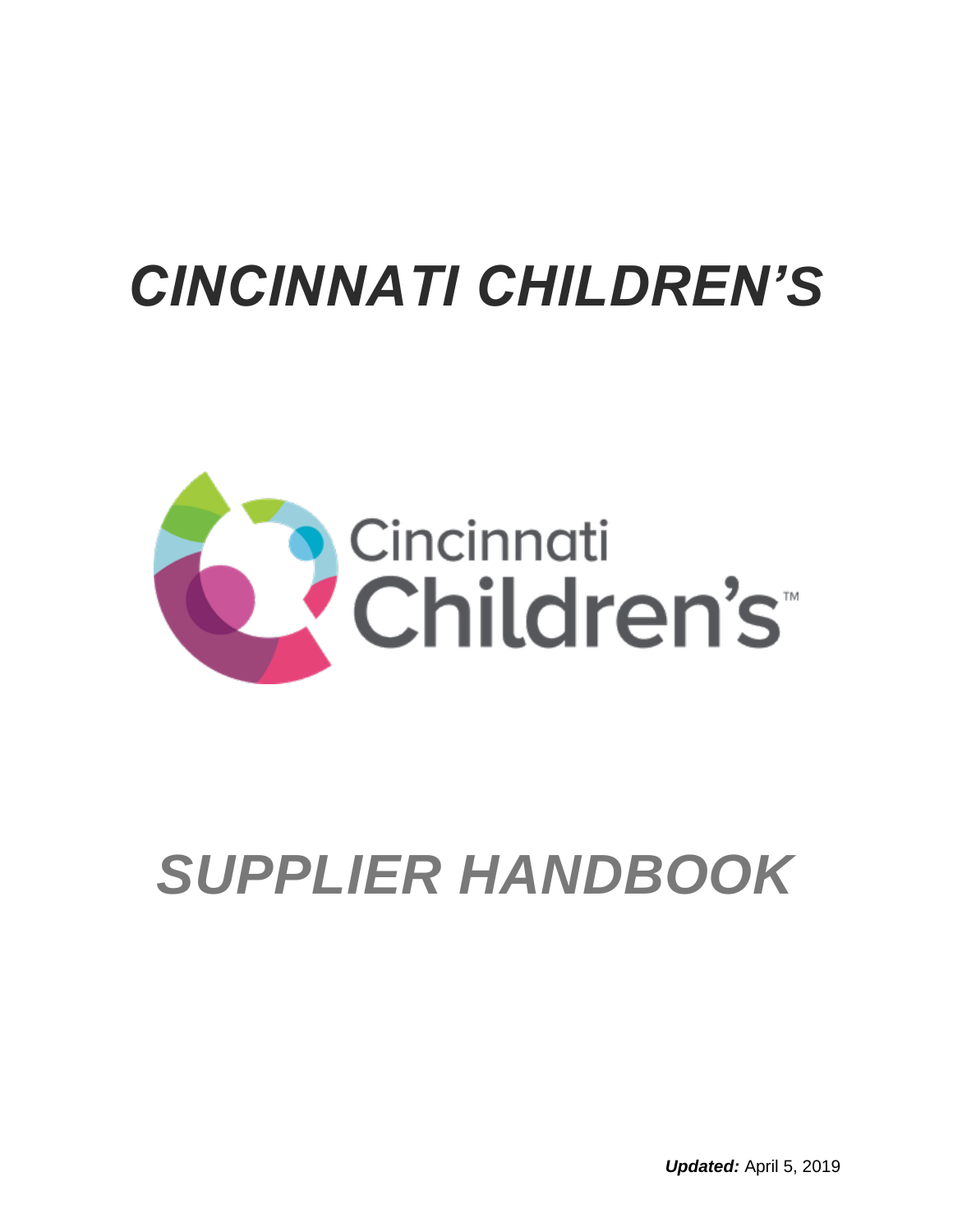### TABLE OF CONTENTS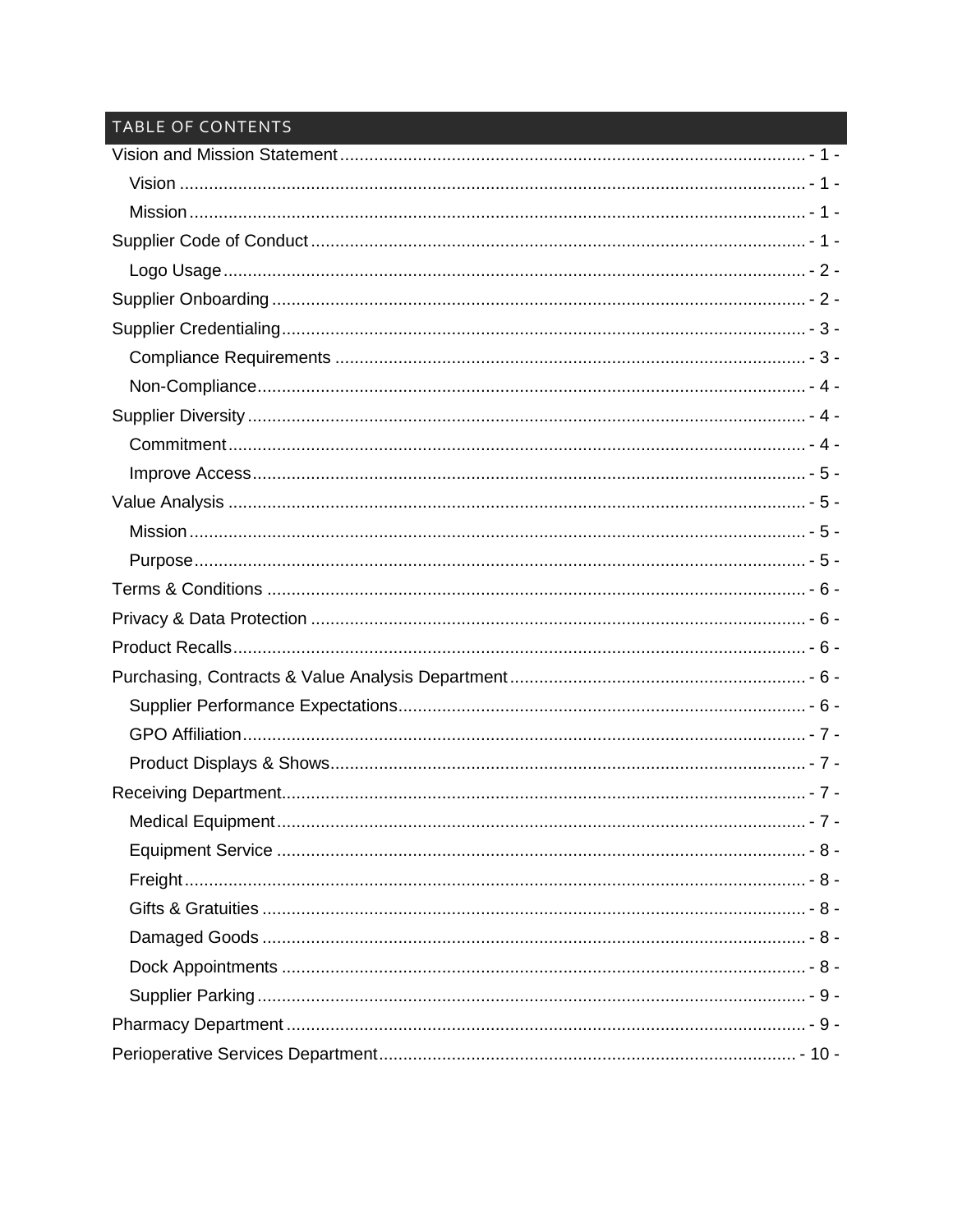Welcome Suppliers,

As a supplier for Cincinnati Children's, your company and its representatives are subject to the policies and procedures contained in this handbook. After reviewing the handbook, please contact the Cincinnati Children's Purchasing, Contracts and Value Analysis Department at [Purchasing@cchmc.org](mailto:Purchasing@cchmc.org) or 513-636-4368 if you have any questions or concerns.

#### <span id="page-2-0"></span>VISION AND MISSION STATEMENT

#### <span id="page-2-1"></span>VISION

To be the leader in improving child health.

#### <span id="page-2-2"></span>MISSION

Cincinnati Children's will improve child health and transform delivery of care through fully integrated, globally recognized research, education and innovation.

For patients from our community, the nation and the world, the care we provide will achieve the best:

- medical and quality of life **outcomes**
- patient and family **experience** and **value**

today and in the future.

#### <span id="page-2-3"></span>SUPPLIER CODE OF CONDUCT

All Cincinnati Children's suppliers are expected to comply with the following when conducting business with Cincinnati Children's:

 Direct all business correspondence regarding the sale of materials or services including informing Purchasing, Contracts and Value Analysis of financial, economic, supply changes, recalls or other material conditions that affect or might affect Cincinnati Children's patient safety, ongoing operations, or operating decisions to Cincinnati Children's through:

Cincinnati Children's Purchasing, Contracts and Value Analysis 3333 Burnet Avenue Cincinnati, OH 45229-3039 MLC 8004 Telephone: 513-636-4368 Fax: 513-636-3453 [Purchasing@cchmc.org](mailto:Purchasing@cchmc.org)

 Conduct all negotiations with Purchasing, Contracts and Value Analysis and negotiate in an ethical manner and provide industry leading pricing.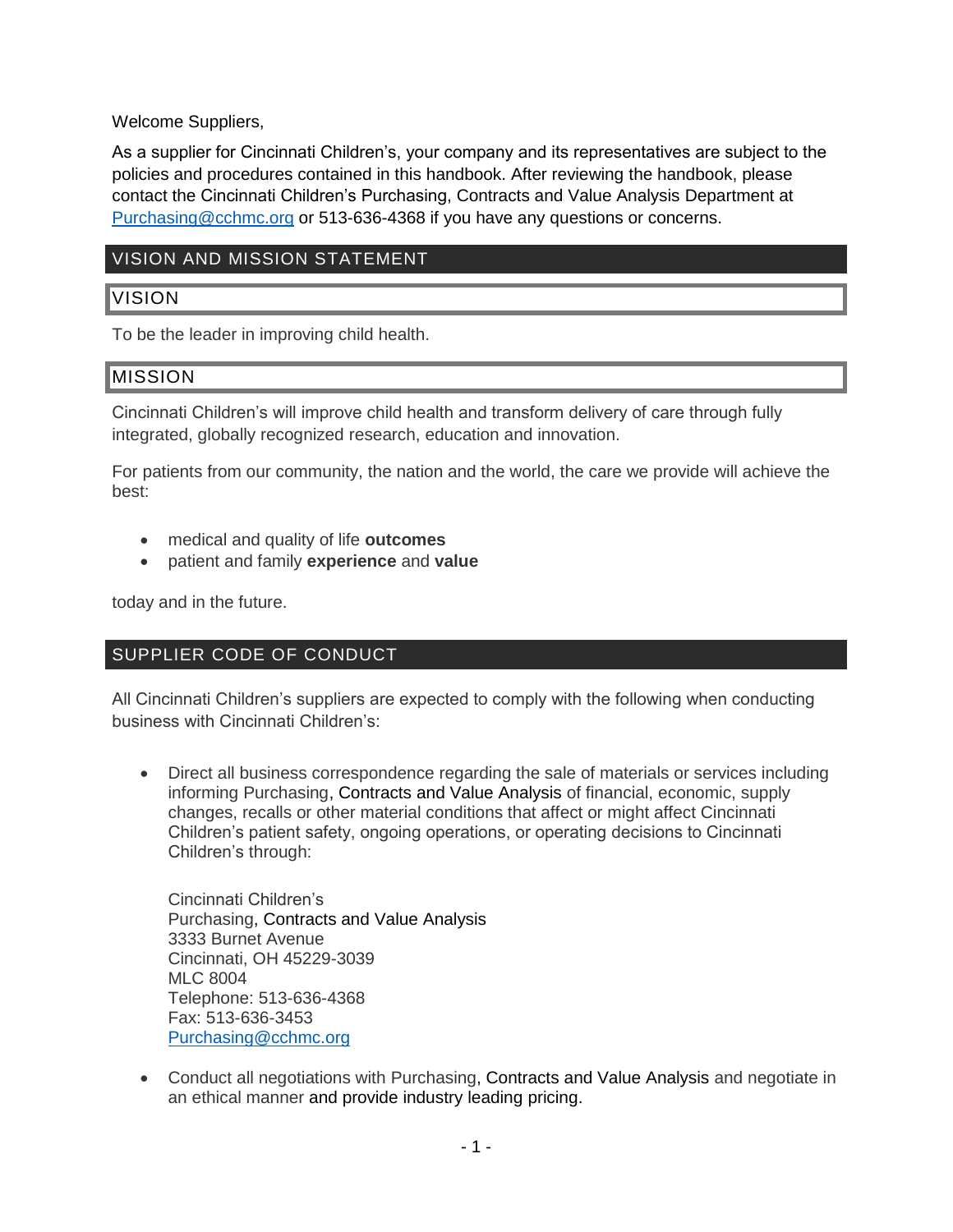- Agreements that are not signed by Purchasing, Contracts and Value Analysis may adversely impact your ability in receiving payment for goods and/or services rendered.
- Do not offer Cincinnati Children's staff money, loans, credits or prejudicial discounts, gifts, entertainment, favors, products or services for their personal use or benefit. Cincinnati Children's policy prohibits any employee from receiving gifts and/or gratuities from any supplier. Please express your gratitude in terms of quality, service and price.
- Food and beverages may not be provided by any supplier, supplier, or Supplier Representative to any employee (including physicians, nurses, pharmacists). Supplier Representatives may not make food arrangements, orders or deliveries, or directly pay for delivered food, or provide payment in any form.
- Make available through Purchasing, Contracts and Value Analysis, technical information, engineering support, systems, policies, procedures, processes, products, warranties and services that may improve Cincinnati Children's use of the supplier's products and services.
- Advise Purchasing, Contracts and Value Analysis of new products, pricing and services as such information becomes available.
- Treat all transactions and dealings with Cincinnati Children's as confidential and proprietary and do not communicate Cincinnati Children's relationships or business dealings to third parties without Cincinnati Children's written consent.
- Adhere to Cincinnati Children's policies and procedures as communicated.

#### <span id="page-3-0"></span>LOGO USAGE

- Do not use Cincinnati Children's name or logos in publicity or advertising without Cincinnati Children's prior written consent. Make application through Purchasing, Contracts and Value Analysis.
- Use of the Cincinnati Children's logo for branding of hard, soft or any other materials is prohibited without prior written consent. Make application through Purchasing, Contracts and Value Analysis.
	- o Purchasing, Contracts and Value Analysis and Supplier Diversity will coordinate with Marketing and Communications to arrange a meeting to discuss the Cincinnati Children's Brand Usage Agreement.

#### <span id="page-3-1"></span>SUPPLIER ONBOARDING

 All requests to be added as a Cincinnati Children's supplier must include a completed "New Supplier Request Form" signed and submitted by a **Cincinnati Children's employee** and route through Purchasing, Contracts and Value Analysis for approval prior to enrollment.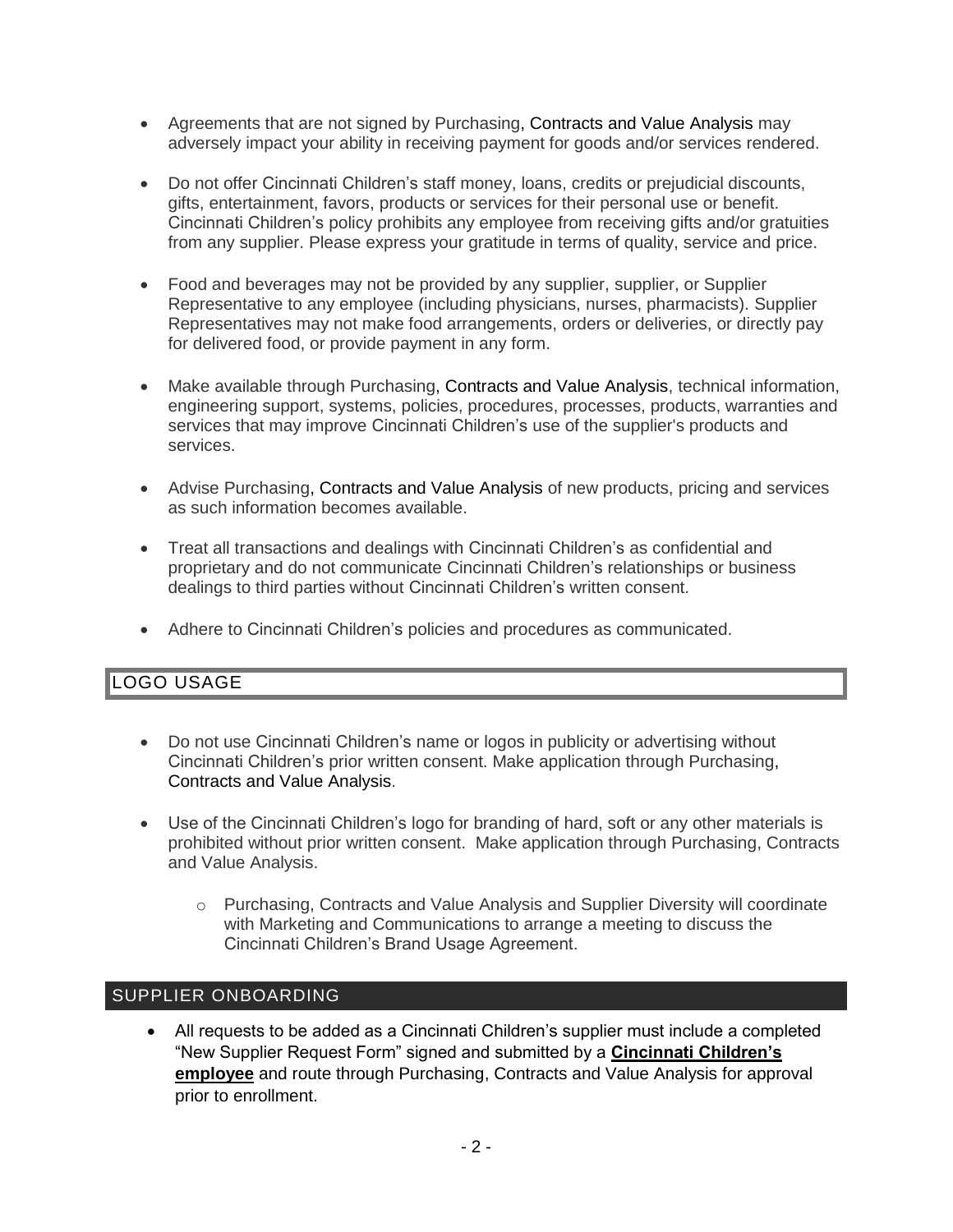- o New Supplier [Request Form](https://cchmc-my.sharepoint.com/personal/michael_shepherd_cchmc_org/Documents/Documents/Documents/Purch%20Manager/Policies%20and%20Procedures/Form%20PUR001%20New%20supplier%20request%20rev%20%2005-2016_distributed.pdf)
- If approved, Cincinnati Children's requires all suppliers to include the following documentation.
	- [W9](https://cchmc-my.sharepoint.com/personal/michael_shepherd_cchmc_org/Documents/Documents/Documents/Purch%20Manager/Policies%20and%20Procedures/Doing%20Business%20w%20CCHMC/W-9FORM%2020070927.pdf) or W-8BEN
	- **[ACH Form](file:///C:/Users/SHE9GE/AppData/Local/Microsoft/Windows/Temporary%20Internet%20Files/Content.Outlook/3NR8PQSQ/ACH-Form-for-vendors.docx)**
	- Cincinnati Children's payment terms acceptance required for all new suppliers
- Purchasing, Contracts and Value Analysis related questions:
	- o [Purchasing@cchmc.org](mailto:Purchasing@cchmc.org)
- Accounts Payable related questions:
	- o [AP@cchmc.org](mailto:AP@cchmc.org)

#### <span id="page-4-0"></span>SUPPLIER CREDENTIALING

A Supplier Representative is defined as any representative such as, sales person, manager, liaison, account executive, contact, administrator, company technician, clinical support, nurse clinician, home healthcare personnel, manager, medical/scientific liaison of a manufacturer or company who visits Cincinnati Children's in any capacity, including but not limited to, soliciting, marketing or distributing information regarding the use of supplier products or services.

Supplier Representatives must adhere to all Employee Health guidelines in order to obtain a Cincinnati Children's identification badge or visitor's badge. The badges are for identification purposes, safety and security.

Upon verification of all appropriate documentation, Supplier Representatives will be eligible for an identification badge or visitors badge upon sign-in at a Cincinnati Children's facility. Supplier Representatives without a valid badge will be denied access to any area, including the OR, under any circumstances.

#### <span id="page-4-1"></span>COMPLIANCE REQUIREMENTS

All Supplier Representatives are required to:

- Complete annual health screen form and obtain flu vaccine.
- All sales and service calls to Cincinnati Children's are to be scheduled in advance. Upon arrival, all Supplier Representatives must contact and be escorted by their contact for the visit.
- All Supplier Representatives will display prominently, above the waist, photo facing front, an ID badge when visiting, in any capacity to any Cincinnati Children's facility. The ID Badge, in conjunction with a scheduled appointment, is the official indication of an authorized visit.
- Other identification tags as furnished by some companies may be worn, but in no case are they to be used in lieu of an ID badge issued by Cincinnati Children's.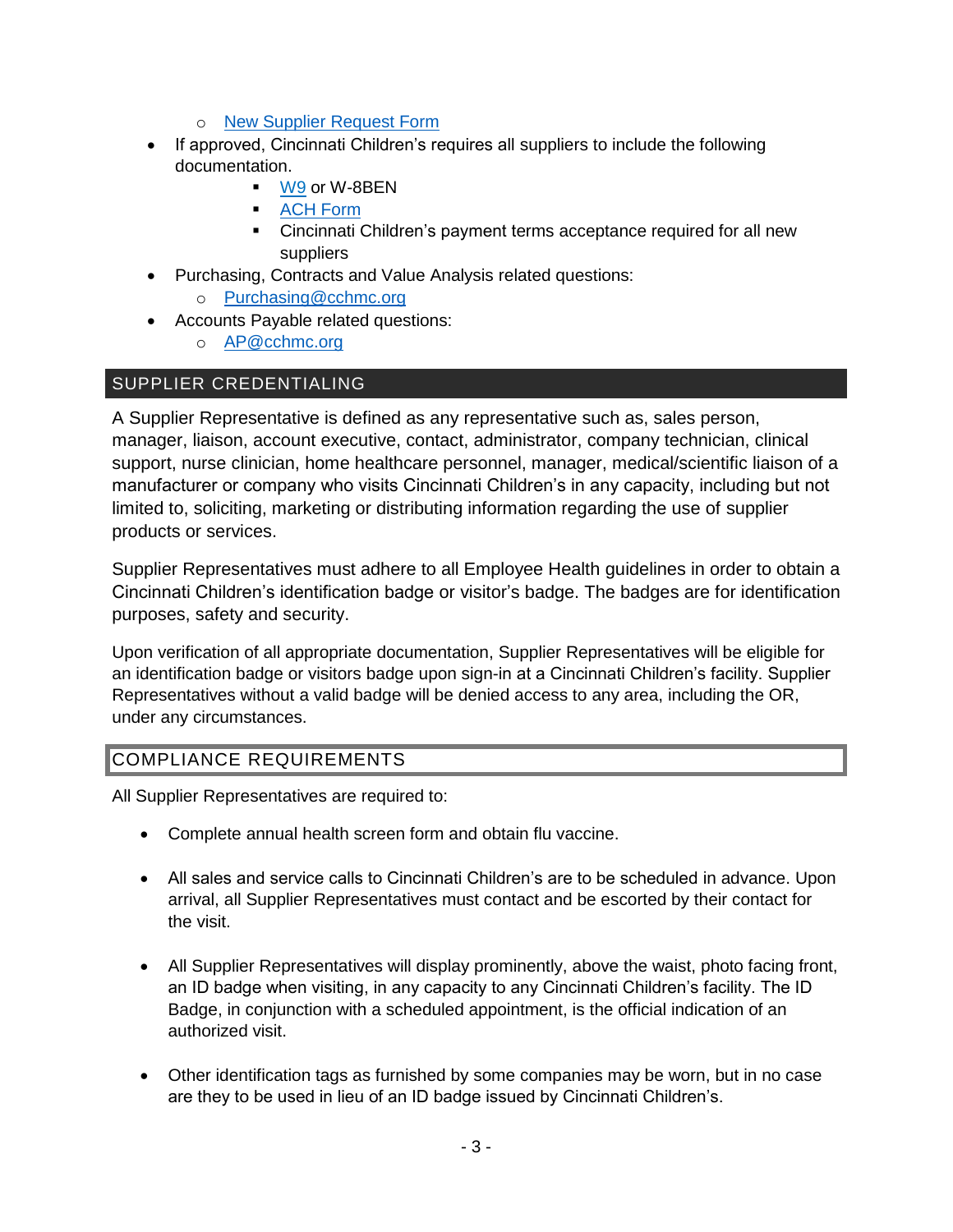- Supplier Representative shall adhere to any specific criteria outlined by the particular entity he/she has a previously scheduled appointment. Some departments have procedures or policies that conform to the nature of the work done in their areas. Please become familiar with them.
- Nursing floors, lobbies, dining rooms, and fellow reading rooms are inappropriate places for supplier visits.

#### <span id="page-5-0"></span>NON-COMPLIANCE

Violations of these guidelines may be handled through progressive discipline and could result in complete loss of visiting rights to Cincinnati Children's. Any observed or reported violation of the policy may be handled in the following manner:

- Supplier Representatives who fail to comply with Cincinnati Children's policies will be subject to disciplinary action up to and including permanent loss of business privileges.
- Continuous infractions or repeated violations to this policy by Supplier Representatives may result in suspension, a request to replace company representatives, and possible loss of business privileges at Cincinnati Children's.
- Violations committed by any one Supplier Representative of a given company may result in disciplinary action against any or all representatives of that company.
- Disciplinary action may vary depending upon the nature of the infraction and the circumstances surrounding the offense. Purchasing, Contracts and Value Analysis reserves the right to determine the severity of the infraction and will use its discretion when assessing and determining the proper course of disciplinary action.
- Purchasing, Contracts and Value Analysis will notify supplier of the violation, the determined level of infraction, and the planned course of disciplinary action.
- Duration of restriction of all activity and service calls may be 3 months, 6 months, one year, or permanent depending on extent of the infraction. Certain situations may require deviation from the guidelines outlined in the policy. Supplier Representatives can be banned from Cincinnati Children's permanently regardless of Supplier Representative's employer.

#### <span id="page-5-1"></span>SUPPLIER DIVERSITY

#### <span id="page-5-2"></span>COMMITMENT

Cincinnati Children's Hospital Medical Center is committed to fostering the development and advancement of businesses owned, managed and controlled by ethnic minorities and women. We welcome the opportunity to build strong, rewarding relationships with high-quality diverse suppliers and service providers in our communities. Cincinnati Children's is working hard to make our supplier base reflect the community and the markets we serve. We actively seek diverse business partners and work with various entities to strengthen our outreach efforts. All potential suppliers are measured against the same set of high expectations and standards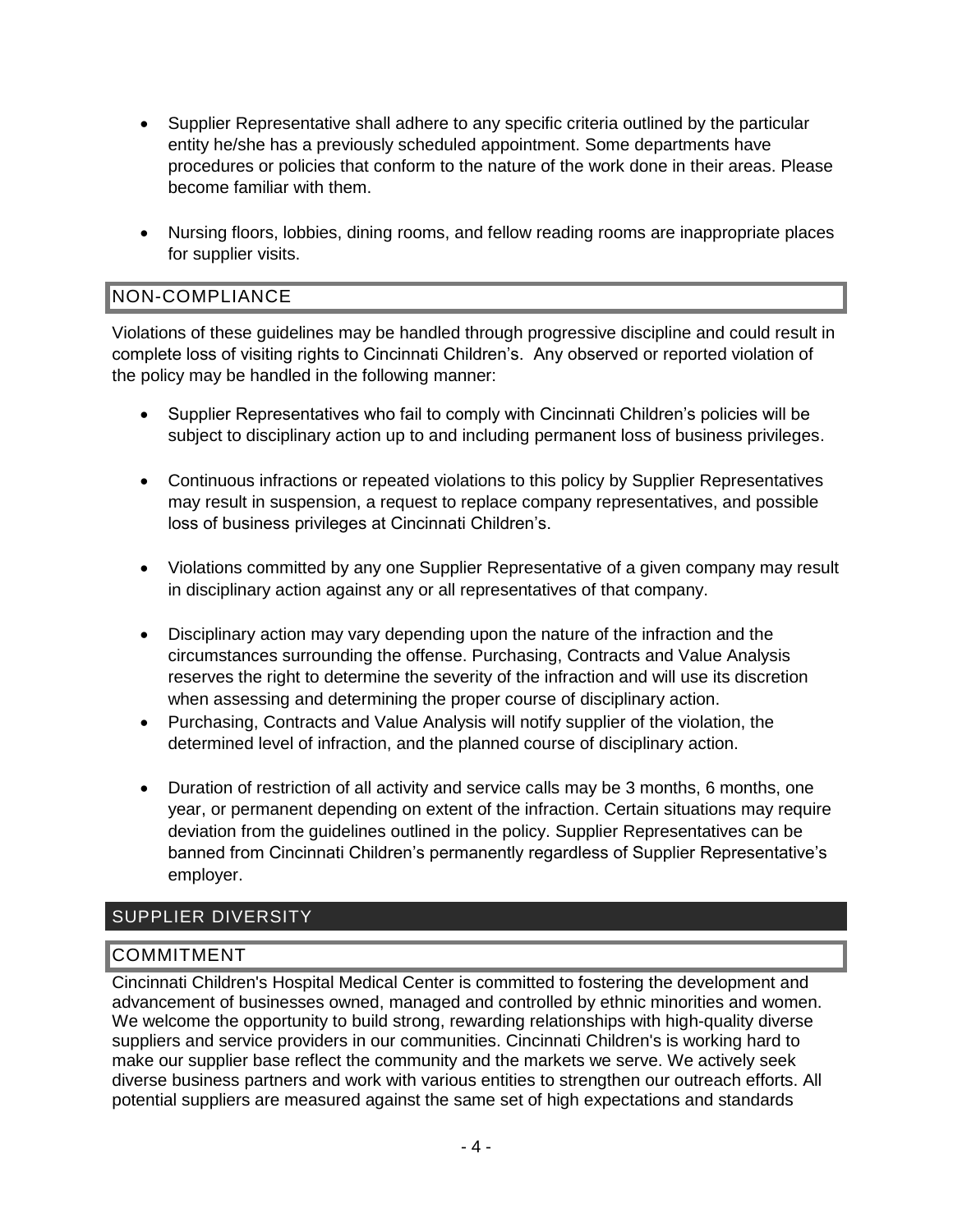regardless of size and/or classification. For additional information see **[The Case for Supplier](http://centerlink.cchmc.org/WorkArea/linkit.aspx?LinkIdentifier=id&ItemID=6658&libID=6666)  [Diversity](http://centerlink.cchmc.org/WorkArea/linkit.aspx?LinkIdentifier=id&ItemID=6658&libID=6666)**.

#### <span id="page-6-0"></span>IMPROVE ACCESS

Embracing diversity means improving access, and this makes good business sense. Drawing on a broader pool of suppliers enables CCHMC to:

- Build relationships with historically underutilized business sectors
- Encourage effective competitive bidding
- Secure high quality commodities and services at competitive prices
- Support the local economy

#### For Supplier Diversity inquiries, please contact:

Email: [supplierdiversity@cchmc.org](mailto:supplierdiversity@cchmc.org) Telephone: 513-803-5384

#### <span id="page-6-1"></span>VALUE ANALYSIS

#### <span id="page-6-2"></span>MISSION

CCHMC's Mission stresses value and acknowledges our focus on cost effective care and the importance of managing expenses. As an example of this, it is the mission of the Value Analysis Program to: Ensure evidenced-based, clinically sound, financially responsible contracts and action plans are developed for the safe and effective use of supplies, devices and technology within the Medical Center.

**Value Analysis** ~ the process of evaluating products, equipment, services and processes to identify the requirements and specification(s) necessary for successful outcomes without compromising quality. The program is comprised of teams and involves management, staff employees and medical staff. Value Analysis program provides a reliable and methodical process for staff, physicians and suppliers to pursue product evaluations and trials, and to review supply related processes e.g. potential product standardization/utilization changes to support best patient safety and outcomes. Wherever possible Novation/CHA contracts and programs are given preferential consideration, along with other strategic relationships.

#### <span id="page-6-3"></span>PURPOSE

To support patient/employee safety, patient/family experience, and patient outcomes in the most cost-effective manner, understanding that a reduction of non-labor expenses while providing quality products will position CCHMC for success in an increasingly cost-conscious competitive market. The Value Analysis Process seeks to allow usage flexibility while optimizing the buying power of the Medical Center, through the creation of a structure that supports efforts focused on better product selection, utilization, standardization and a reduction of variance in support of patient safety, and the management of new products and technology. Value Analysis provides a format and venue for multidisciplinary clinician experience to be combined with supply chain knowledge of procurement and supply management to ensure optimal outcomes at the best value, and to support the strategic goals of the organization.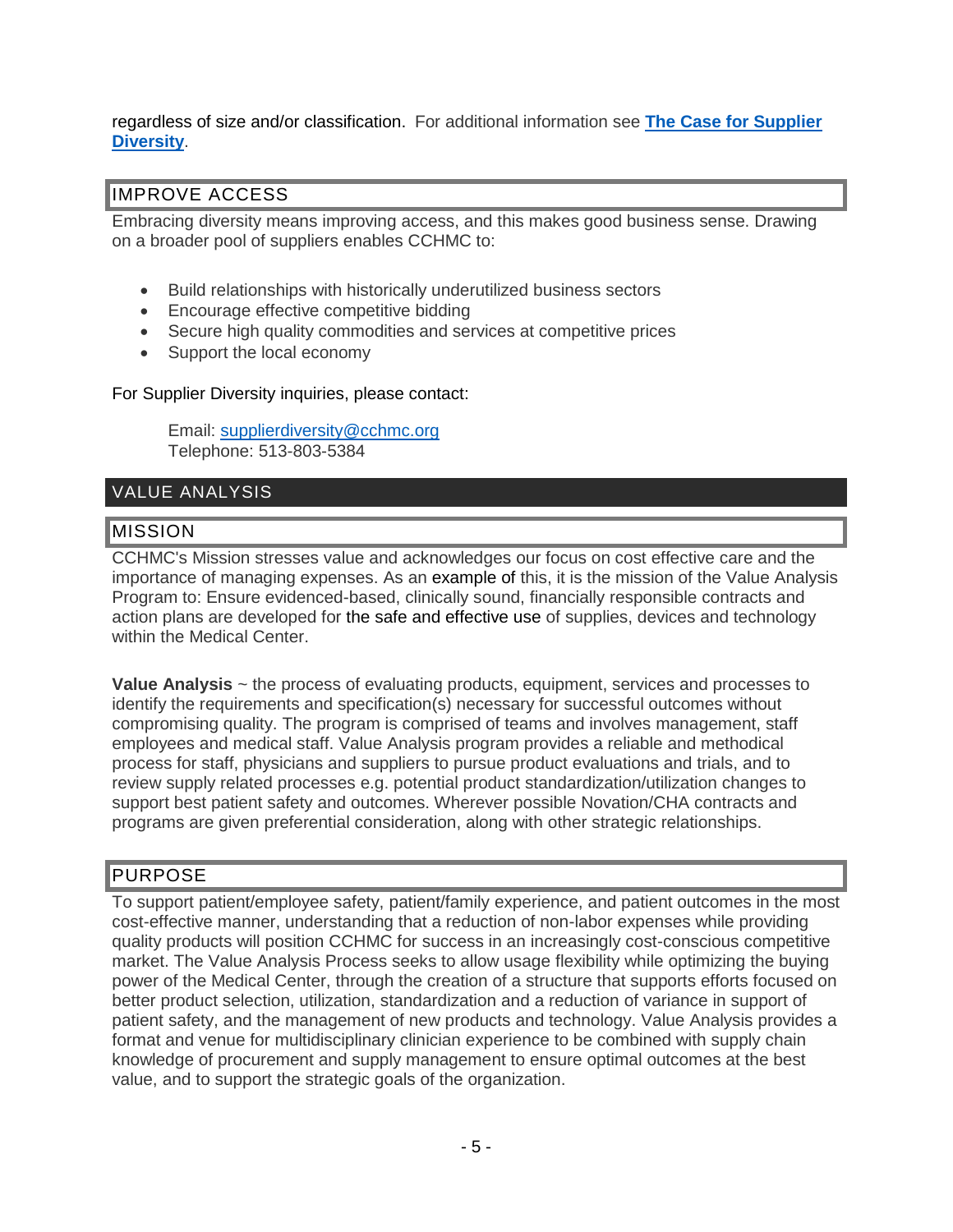#### <span id="page-7-0"></span>TERMS & CONDITIONS

- Cincinnati Children's standard payment terms are N45
	- o Payments will be made via ACH or credit card
- Cincinnati Children's requires electronic data processing
	- o Purchase order transmission
	- o Purchase Order Acknowledgement/Confirmation
	- o Invoice transmission
	- o Invoice payment remittance

#### <span id="page-7-1"></span>PRIVACY & DATA PROTECTION

Suppliers are required to complete and comply with all facility and departmental PHI documents. Business Associate Agreements will be drawn up and executed where applicable.

#### <span id="page-7-2"></span>PRODUCT RECALLS

All product recall correspondence is to be directed to:

Cincinnati Children's Purchasing, Contracts and Value Analysis 3333 Burnet Avenue Cincinnati, OH 45229-3039 MLC 8004 Telephone: 513-636-4368 Fax: 513-636-3453 [Purchasing@cchmc.org](mailto:Purchasing@cchmc.org)

 Please include the date of purchase(s), purchase order number(s) and name of the person(s) that placed the order when sending product recall information.

#### <span id="page-7-3"></span>PURCHASING, CONTRACTS & VALUE ANALYSIS DEPARTMENT

<span id="page-7-4"></span>SUPPLIER PERFORMANCE EXPECTATIONS

- Make dock appointments and make deliveries efficiently and on time. Refer to "Dock Appointments" requirement.
- Cincinnati Children's PO # **required** to be clearly printed on:
	- o Shipping labels
	- o Packing slips
	- o Invoices
		- Non-compliance to this requirement may adversely impact your ability in receiving payment for goods and/or services rendered.
		- Repeated non-compliance to this requirement by supplier may result in suspension and possible loss of business privileges at Cincinnati Children's.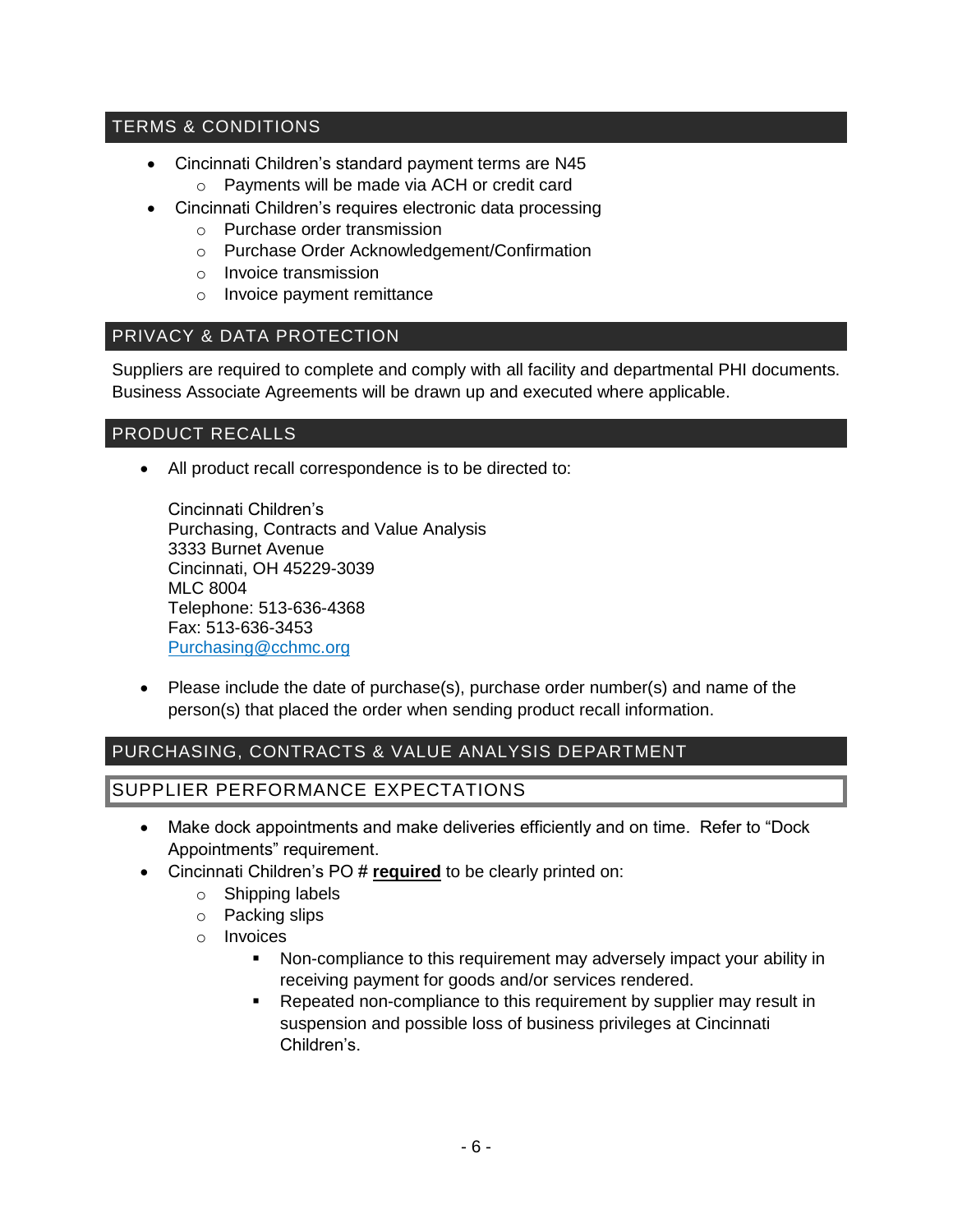#### <span id="page-8-0"></span>GPO AFFILIATION

Cincinnati Children's has contracted with Vizient and is actively participating as a member of the group purchasing organization.

Upon request Cincinnati Children's should be connected to all applicable Vizient GPO contracts for which we are eligible but reserves the right to locally negotiate and contract for goods and services as necessary.

#### <span id="page-8-1"></span>PRODUCT DISPLAYS & SHOWS

Product displays and shows are permitted within Cincinnati Children's for educational purposes only. Submit requests for approval to Purchasing, Contracts and Value Analysis.

#### CONTACTS & HOURS OF OPERATION

- MAILING ADDRESS Cincinnati Children's 3333 Burnet Ave Cincinnati, OH 45229-3039 MLC 8004 Hours of Operation: 5:30 a.m. until 4:30 p.m. (M-F)
- PHYSICAL ADDRESS Cincinnati Children's 400 Oak Street Cincinnati, OH 45229 Hours of Operation: 7:00 a.m. until 5:00 p.m. (M-F)
- EMAIL, PHONE & FAX [Purchasing@cchmc.org](mailto:Purchasing@cchmc.org) Phone: 513-636-4368 Fax: 513-636-3453

#### <span id="page-8-2"></span>RECEIVING DEPARTMENT

#### <span id="page-8-3"></span>MEDICAL EQUIPMENT

The Clinical Engineering department at Cincinnati Children's has the overall responsibility for managing the inspection, testing, documentation and maintenance process for all medical equipment within Cincinnati Children's.

All newly acquired medical equipment must be inspected by Cincinnati Children's Clinical Engineering prior to use. Medical equipment not owned that is loaned, rented to, or borrowed must also be inspected by Clinical Engineering prior to use on a patient. All shipments of purchased and/or rented equipment must be in response to a valid Cincinnati Children's purchase order. Any equipment provided at no-charge should also be pursuant to a valid nocharge purchase order. Equipment personally delivered by supplier representatives should be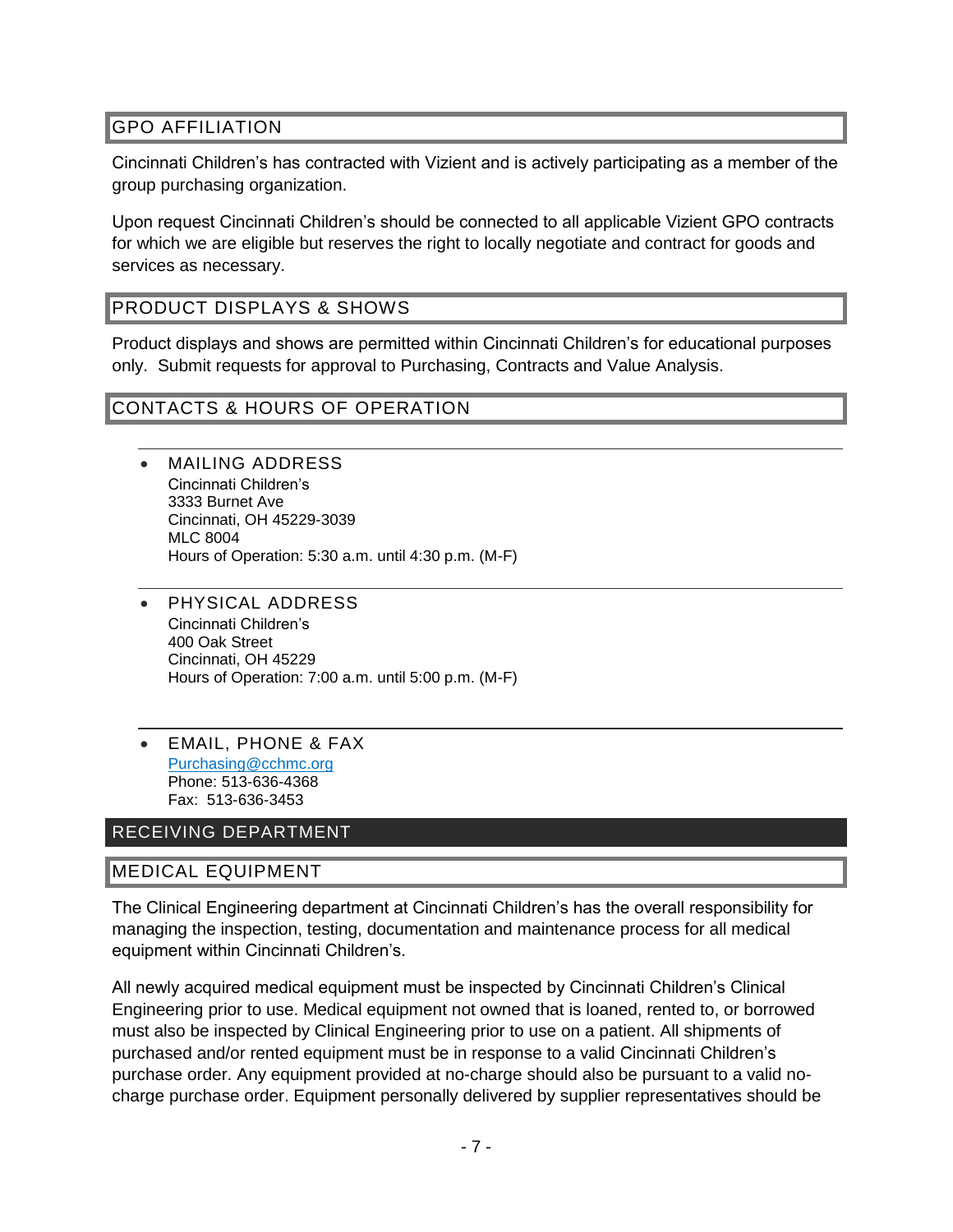delivered to the Clinical Engineering department. This requirement is **mandatory** regardless of any departmental or individual request for direct delivery. Suppliers should never deliver loaned or rented equipment directly to a specific department or individual without first ensuring Clinical Engineering inspection.

#### <span id="page-9-0"></span>EQUIPMENT SERVICE

As a condition of assignment to CCHMC, all contractors must comply with Cincinnati Children's Hospital Medical Center Policy referenced in Attachment A - EOC 402 Equipment Service.pdf. This policy will establish guidelines for service on medical center equipment, ensure that the presence of service representatives does not interfere with normal operating procedures, ensure that only authorized individuals are maintaining and servicing equipment, and ensure that all equipment maintenance and service is of high quality and is properly documented.

#### <span id="page-9-1"></span>FREIGHT

Cincinnati Children's is a Supply Chain Solutions customer and prefers shipments to be shipped utilizing our SCS account #. Please contact **Purchasing@cchmc.org** for details.

#### <span id="page-9-2"></span>GIFTS & GRATUITIES

Gifts and gratuities are not to be accepted by Cincinnati Children's employees therefore should not be sent to through our receiving docks.

#### <span id="page-9-3"></span>DAMAGED GOODS

Cincinnati Children's will not accept any visible damaged goods at the time of delivery. If damages are concealed with no visible damage to the outer packaging Cincinnati Children's requires the supplier to credit the cost of the goods, freight and any return freight as a result.

#### <span id="page-9-4"></span>DOCK APPOINTMENTS

All non-standing deliveries **require** an appointment. Please call to schedule:

| 3333 Burnet Ave:      | 513-636-8771 |
|-----------------------|--------------|
| 240 Albert Sabin Way: | 513-636-8771 |
| 3430 Burnet Ave:      | 513-636-8771 |
| 7777 Yankee Rd:       | 513-803-9501 |
|                       |              |

#### CONTACTS & HOURS OF OPERATION

- MAINDOCK MAIN RECEIVING DOCK DOCK #5 3333 Burnet Ave Cincinnati, OH 45229-3039 Phone: 513-636-5970 Hours of Operation: 5:30 a.m. until 4:30 p.m. (M-F)
- SDOCK DOCK #1 (SERVICING THE S AND T BUILDINGS)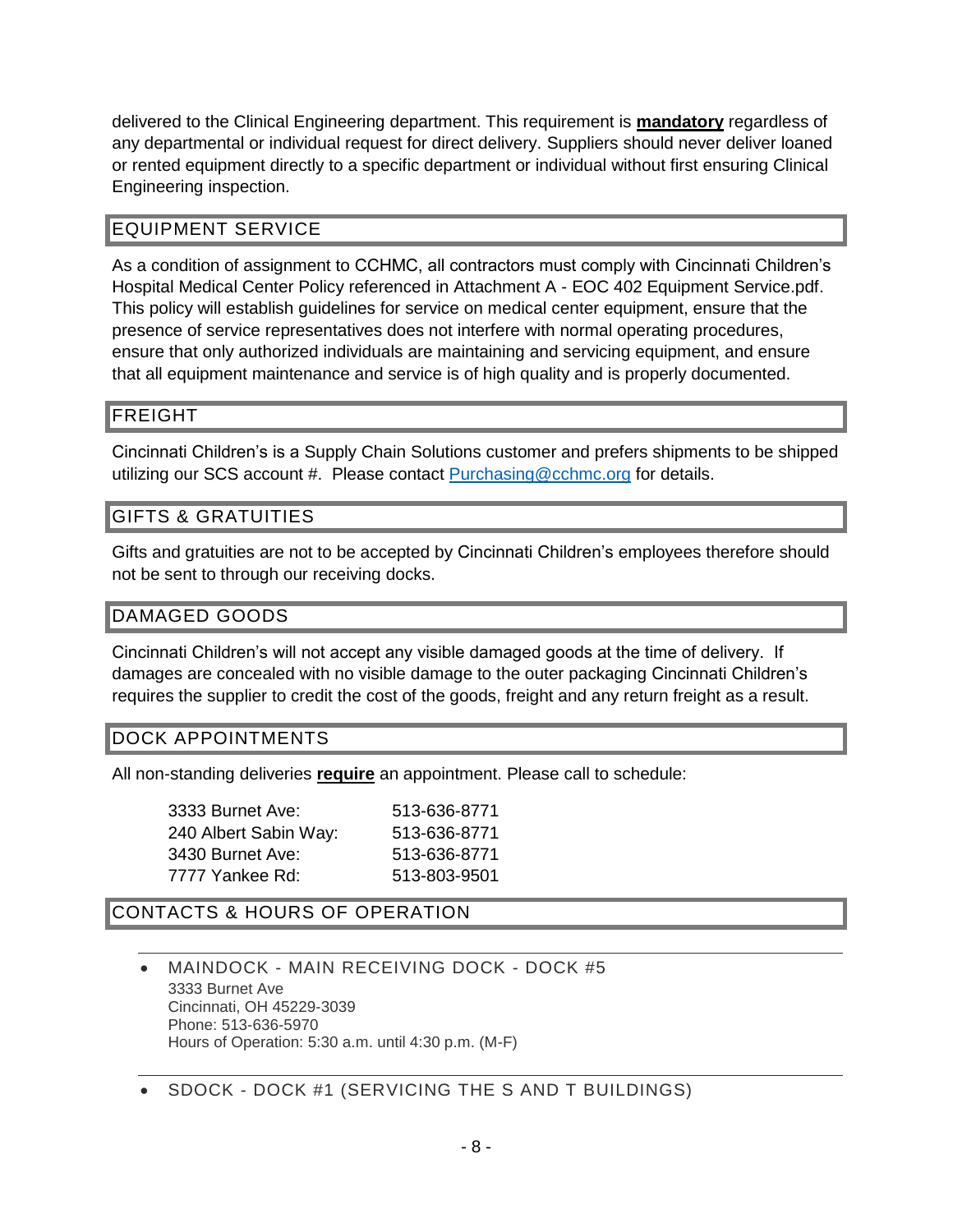240 Albert Sabin Way Phone: 513-803-0679 Hours of Operation: 6:30 a.m. until 4:00 p.m. (M-F)

- NBREC NBDOCK (SERVICING THE MEDICAL OFFICE BUILDING) 3430 Burnet Avenue Cincinnati, OH 45229-3039 Phone: 513-803-3402 Hours of Operation: 8:00 a.m. until 12:00 p.m. (M-F)
- LIBERTY LIBERTY DOCK 7777 Yankee Road Liberty Township, OH 45044 Phone: 803-9501 Hours of Operation: 7:00 a.m. until 4:00 p.m. (M-F)

#### <span id="page-10-0"></span>SUPPLIER PARKING

Suppliers are strictly forbidden from parking on the Receiving Docks and are required to park in the visitors parking garages, paying parking fees where applicable.

#### <span id="page-10-1"></span>PHARMACY DEPARTMENT

In addition to the requirements in this handbook, suppliers doing business with the Pharmacy Department may have additional requirements they are required to abide by. Please contact the department for additional details.

#### CONTACTS & HOURS OF OPERATION

- MAIN CAMPUS Cincinnati Children's 3333 Burnet Ave Cincinnati, OH 45229-3039 MLC 1009 Hours of Operation: 7:30 a.m. until 5:00 p.m.
- LIBERTY CAMPUS Cincinnati Children's 7777 Yankee Road Liberty Township, OH 45044 MLC 1011 Hours of Operation: 7:30 a.m. until 5:00 p.m.
- EMAIL & PHONE [Stacy.Strong@cchmc.org](mailto:Purchasing@cchmc.org) Phone: 513-636-2107